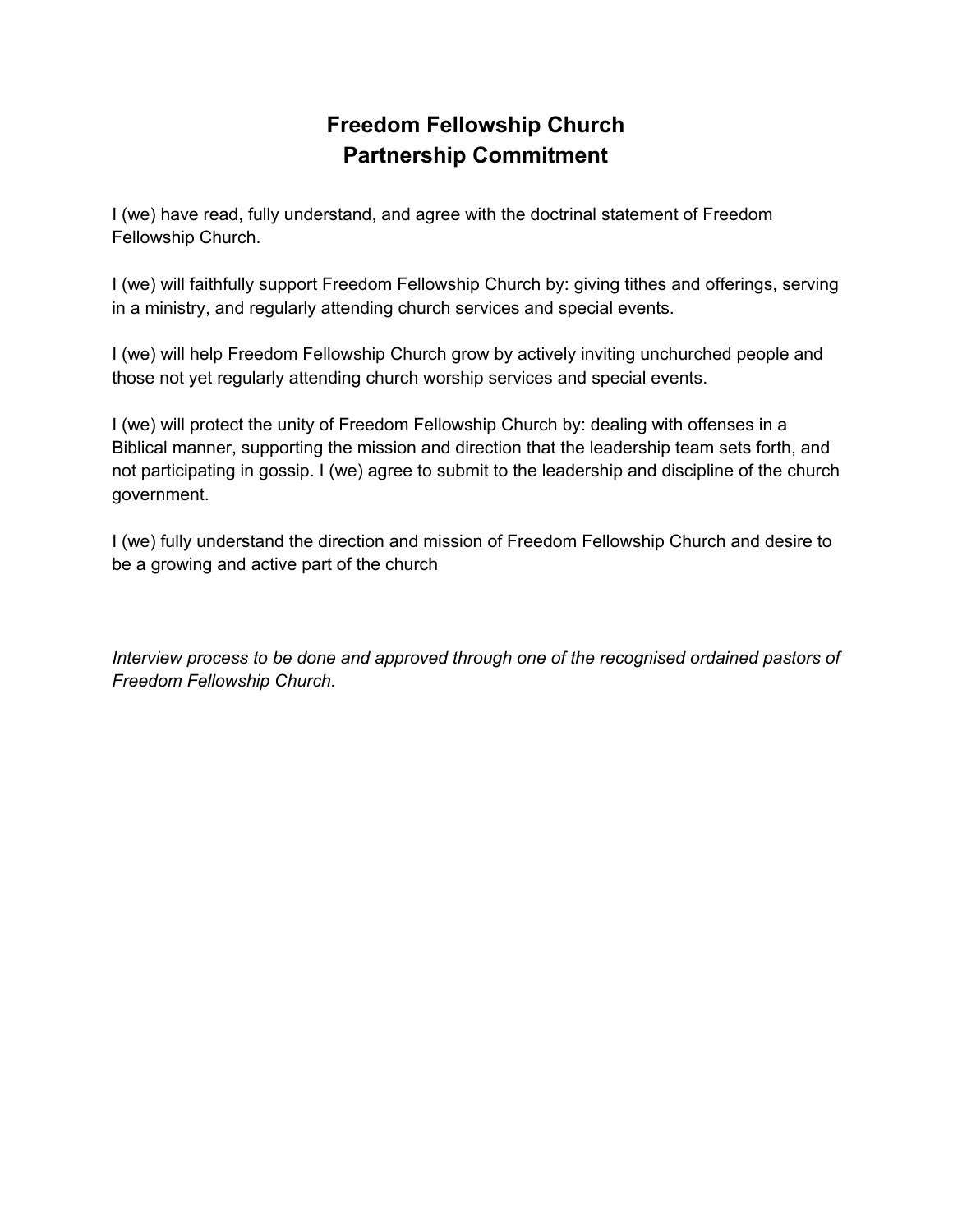# **New Believers**

# **Class 1: What is the gospel?**

# Connect to God

# What is the Gospel ?

All have sinned - Rom. 3:23 the Penalty of our sin is death-Rom. 6:23 Jesus Christ died to pay the penalty for our sins - Rom 5:8 repent and believe - (Pistis) in Jesus, the needed savior- Rom. 10:9, mark 1:15 Peace+Life with God, ability to Live for God - Romans 5:1, John 3:36,14:19 **It's all about JESUS Second person of trinity, reconciling us to God** what is communion ?

### What is water baptism?

We are commanded - Matthew 28:19-20 dead to self and alive in Christ - Romans 6:1-7 Dead to sin and alive to righteousness - Romans 6:12-14, 12:1

#### **Class 2:**

#### **Identity, family, servant missionary**

Who's am I, what am I ?

Adoption - Romans 8:15-17 New Creation - 2 Corinthians 4-5, John 3:3, Identified in Jesus Christ Being made like Jesus Christ - Romans 6:;8

# What is His mission? (the great commision) Matthew 28:18-19

Adopted, changed, gifted and trained for mission, reflecting His Glory, and revealing His excellencies - 1 Peter 2:5; 2:9-10, Matthew 5: 14 Minister His reconciliation - 2 Corinthians 5:18-20

# **Class 3**

## **Who is the Holy Spirit**

*(needed so people can understand FFC culture)*

Who is the Holy Spirit ? John 14:15-26

Third person of the Trinity Helper and Spirit of Truth Abiding with and in you guide, shepherd - Galatians 5:16-18